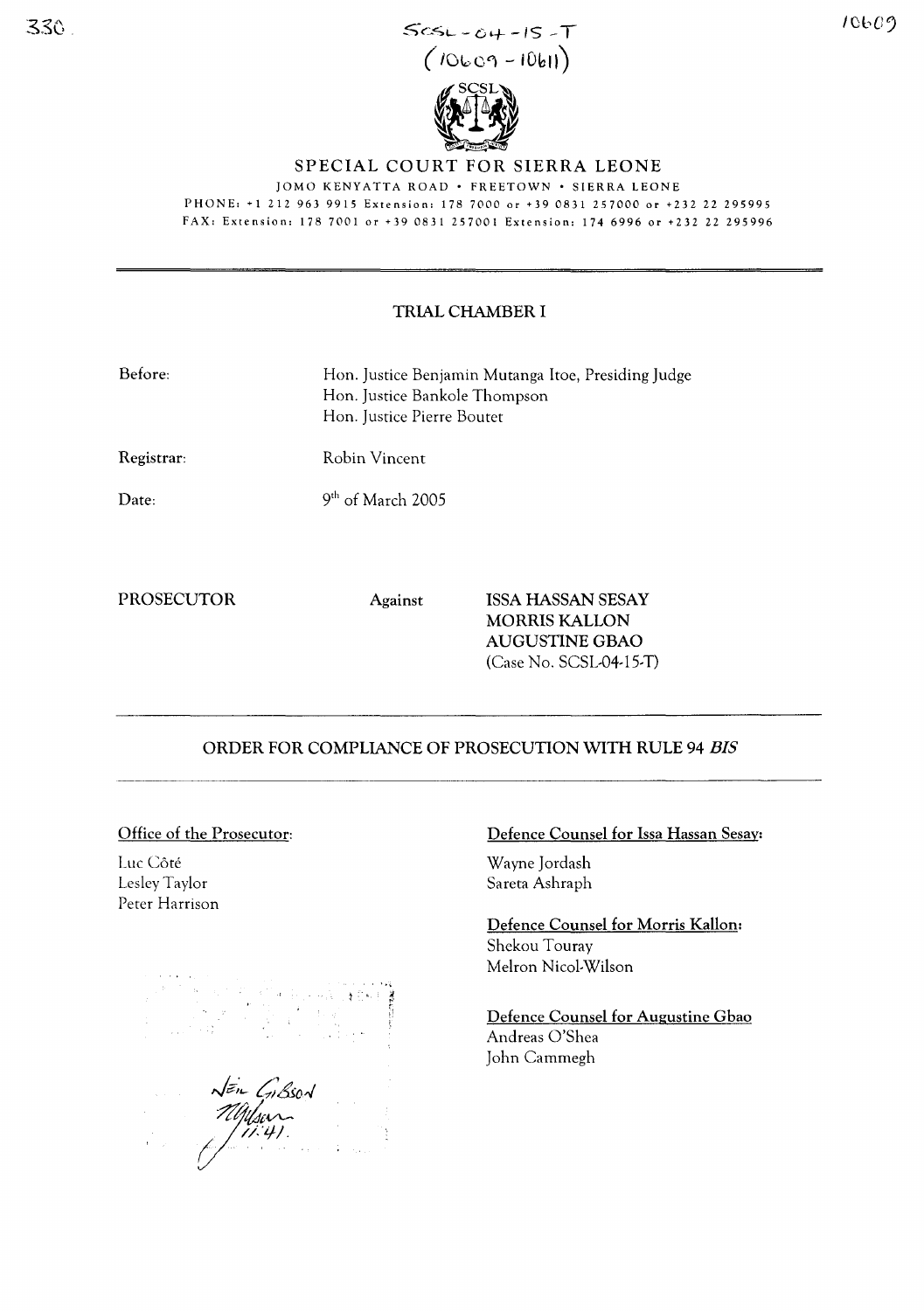**TRIAL** CHAMBER I ("Trial Chamber I") of the Special Court for Sierra Leone ("Special Court") composed of Hon. Justice Benjamin Mutanga ltoe, Presiding Judge, Hon. Justice Bankole Thompson, and Hon. Justice Pierre Boutet;

NOTING the list of Prosecution Expert Witnesses contained in Annex B of the *Renewed Prosecution*  $M$ otion *for* Protective Measures Pursuant to Order to the Prosecution *for* Renewed Motion *for Protective Measures Dated* 2 *April* 2004 filed on the 4th of May 2004 in which the Prosecution identified 7 expert witnesses, namely TF1-150, TF1-272, T1-296, TF1-301, TF1-332, TF1-348 and TF1-351;

NOTING the Prosecution's *Further Renewed Witness List Pursuant* to *Order* to *the Prosecution* Concerning *Renewed Witness List,* filed on the 9th of February 2005 in which the list of Core Witnesses contained in Annex 1 includes four expert witnesses, namely TF1-296, TF1-301, TF1-150 and TF1-272 and in which the list of Back-up Witnesses contained in Annex 2 of the Further Renewed Witness List includes two expert witnesses, namely TFl-332 and TFl-351;

NOTING ALSO that the Prosecution informs the Chamber in its Further Renewed Witness List that Witness TFl-348 has been deleted from the Prosecution witness list;

CONFIRMING that the Prosecution affirmed at the Status Conference held on the 10th of January 2005 that it had disclosed to the Defence the identities of all of the expert witnesses but for one expert for whom permission was being sought from his or her employer;

CONFIRMING that the Prosecution also admitted at the Status Conference that it had not yet disclosed any expert reports to the Defence as they were not yet completed;

NOTING that Rule 94 *his* of tihe Rules of Procedure and Evidence of the Special Court ("Rules"), provides for the disclosure of the full statement of an expert witness and states:

(A) Notwithstanding the provisions of Rule 66(A), Rule 73 his (B)(iv)(b) and Rule 73 *ter* (B)(iii)(b) of the present Rules, the full statement of any expert witness called by a party shall be disclosed to the opposing party as early as possible and shall be filed with the Trial Chamber not less than twenty-one days prior to the date on which the expert is expected to testify.

(B) Within fourteen days of filing of the statement of the expert witness, the opposing party shall file a notice to the Trial Chamber indicating whether:

- (i) It accepts the expert witness statement; or
- (ii) It wishes to cross-examine the expert witness.

Case No. SCSL-04-15-T  $\mathcal{L}$ 

of March 2005 jf;:3F